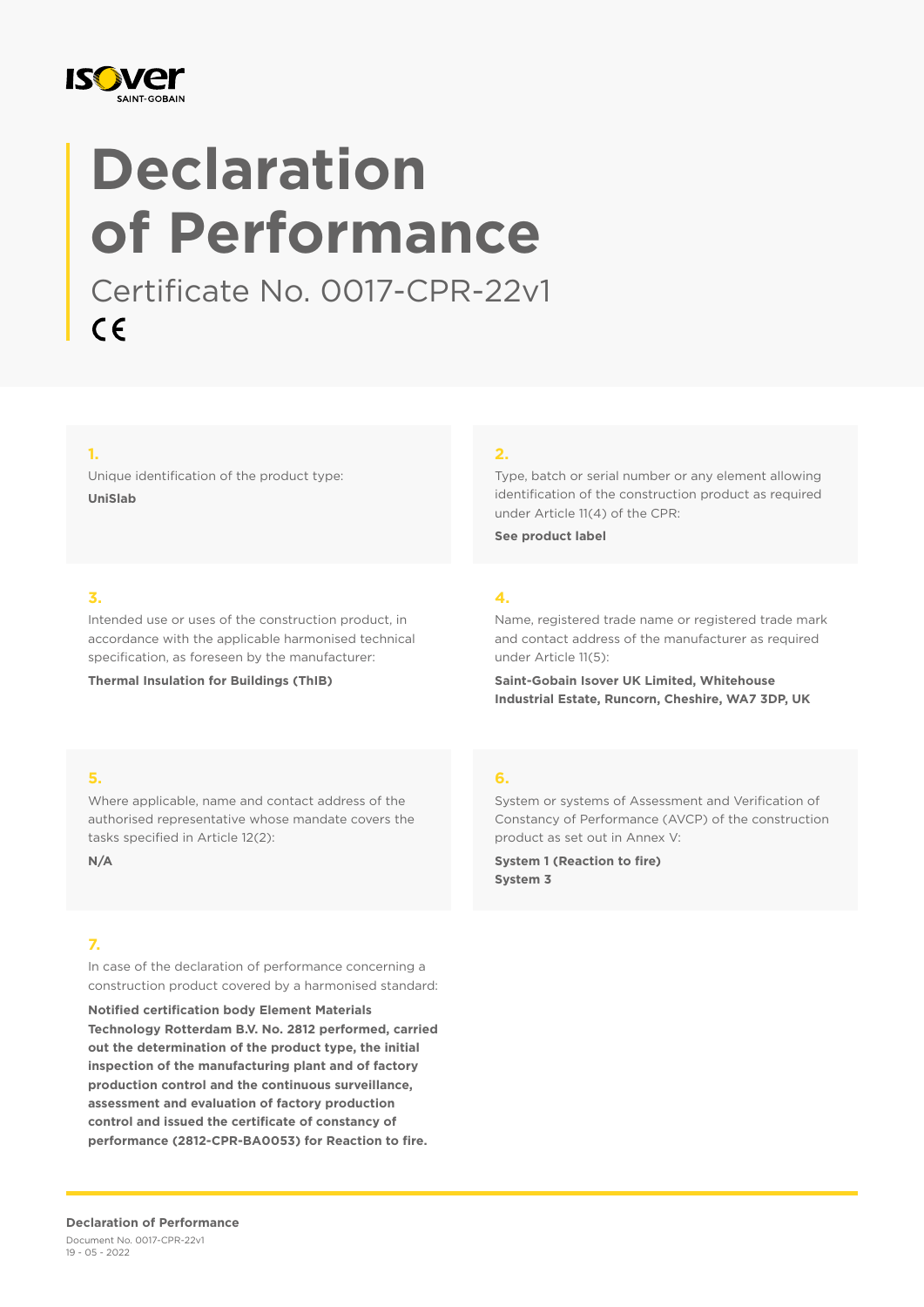## **8. Declared performance**

## Harmonised Technical Standard: EN 13162:2012 + A1:2015

| <b>Essential characteristics</b>                                                       | Performance                                    | Unit       | <b>Declared performance</b> |           |           |           |
|----------------------------------------------------------------------------------------|------------------------------------------------|------------|-----------------------------|-----------|-----------|-----------|
| <b>Product name</b>                                                                    |                                                |            | Unislab                     |           |           |           |
| <b>Product thickness</b>                                                               |                                                | mm         | 50*                         | 75        | $100*$    | $140*$    |
| <b>Reaction to fire</b>                                                                |                                                | Euroclass  | A1                          |           |           |           |
| Release of dangerous substances to<br>the indoor environment                           | Release of dangerous substances (e)            |            | <b>NPD</b>                  |           |           |           |
| <b>Acoustic absorption index</b>                                                       | Sound absorption                               |            | <b>NPD</b>                  |           |           |           |
| Impact noise transmission index                                                        | Dynamic stiffness                              |            | <b>NPD</b>                  |           |           |           |
|                                                                                        | Thickness                                      |            | <b>NPD</b>                  |           |           |           |
|                                                                                        | Compressibility                                |            | <b>NPD</b>                  |           |           |           |
|                                                                                        | Air flow resistivity                           |            | <b>NPD</b>                  |           |           |           |
| Direct airborne sound insulation index                                                 | Air flow resistivity                           |            | <b>NPD</b>                  |           |           |           |
| Continuous glowing combustion                                                          | Continuous glowing combustion (e)              |            | <b>NPD</b>                  |           |           |           |
| <b>Thermal resistance</b>                                                              | Thermal resistance                             | $m^2$ .K/W | 1.35                        | 2.05      | 2.75      | 3.85      |
|                                                                                        | Thermal conductivity                           | W/(m.K)    | 0.036                       | 0.036     | 0.036     | 0.036     |
|                                                                                        | Thickness                                      | mm         | 50                          | 75        | 100       | 140       |
|                                                                                        | Thickness class                                |            | <b>T4</b>                   | <b>T4</b> | <b>T4</b> | <b>T4</b> |
| <b>Water permeability</b>                                                              | Short term water absorption                    |            | <b>NPD</b>                  |           |           |           |
|                                                                                        | Long term water absorption                     |            | <b>NPD</b>                  |           |           |           |
| Water vapour permeability                                                              | Water vapour transmission                      |            | <b>NPD</b>                  |           |           |           |
| <b>Compressive strength</b>                                                            | Compressive stress<br>or compressive strength  |            | <b>NPD</b>                  |           |           |           |
|                                                                                        | Point load                                     |            | <b>NPD</b>                  |           |           |           |
| Durability of Reaction to fire against<br>heat, weathering, ageing/degradation         | Durability characteristics (a)                 | Euroclass  | A1                          |           |           |           |
| Durability of thermal resistance against<br>heat, weathering, ageing/degradation       | Thermal resistance (b)                         | $m^2$ .K/W | 1.35                        | 2.05      | 2.75      | 3.85      |
|                                                                                        | Thermal conductivity (b)                       | W/(m.K)    | 0.036                       | 0.036     | 0.036     | 0.036     |
|                                                                                        | Durability characteristics (c)                 |            | <b>NPD</b>                  |           |           |           |
| Tensile/flexural strength                                                              | Tensile strength perpendicular<br>to faces (d) |            | <b>NPD</b>                  |           |           |           |
| Durability of compressive strength<br>against heat, weathering, ageing/<br>degradation | Compresive creep                               |            | <b>NPD</b>                  |           |           |           |

\*Declared performance for both 400mm x 1200mm & 600 x 1200mm slabs

**NPD** No Performance Determined

- **(a)** No change in Reaction to fire properties for mineral wool products. The fire performance of mineral wool does not deteriorate with time. The Euroclass classification of the product is related to the organic content, which cannot increase with time.
- **(b)** Thermal conductivity of mineral wool products does not change with time.
- **(c)** For dimensional stability thickness only.
- **(d)** This characteristic also covers handling and installation.
- **(e)** European test methods are under development.

#### **Declaration of Performance**

Document No. 0017-CPR-22v1 19 - 05 - 2022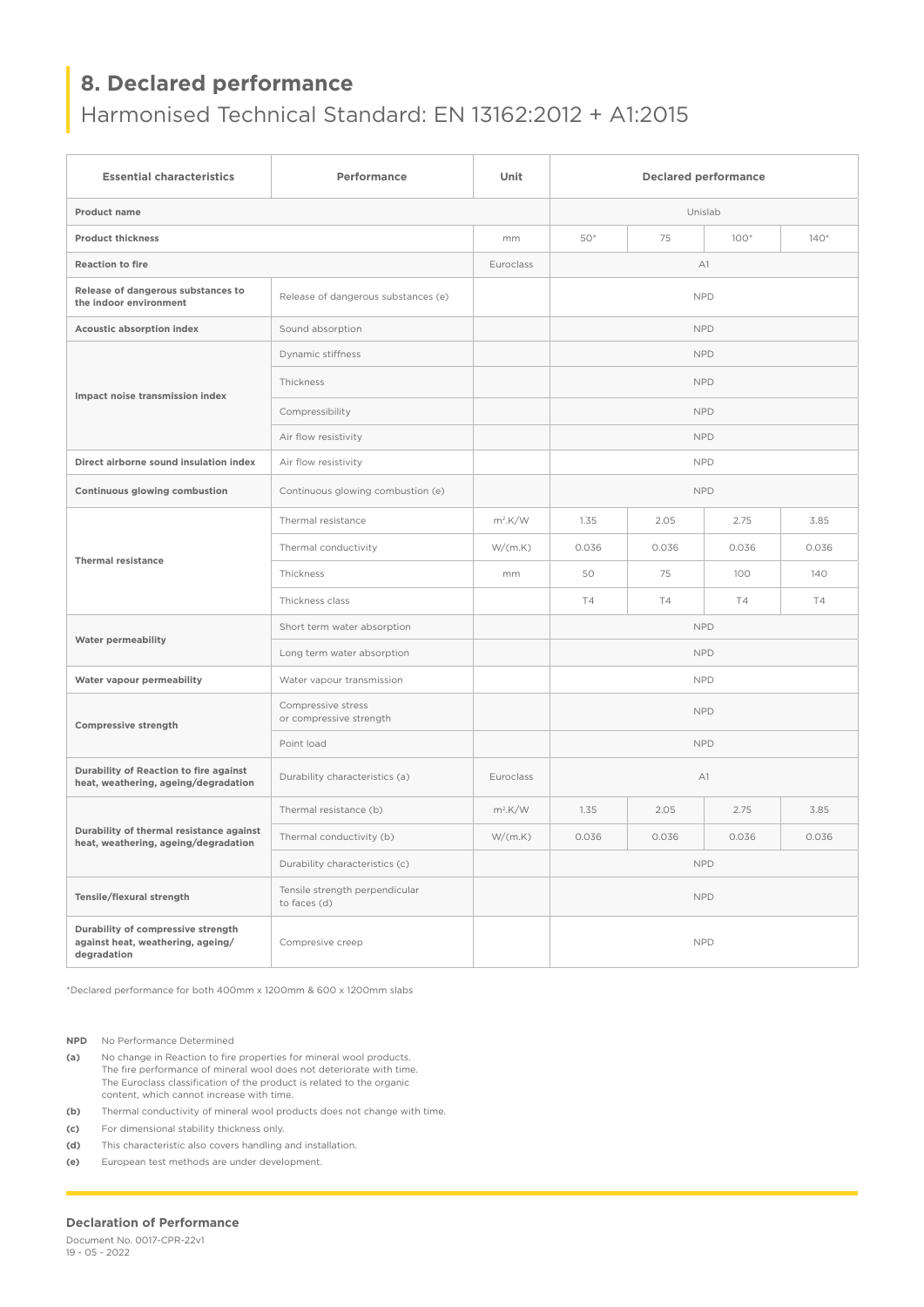### **9.**

The performance of the product identified in points 1 and 2 is in conformity with the declared performance in point 8.

This declaration of performance is issued under the sole responsibility of the manufacturer identified in point 4.

Signed for and on behalf of the manufacturer by:

Dan of Die

**Dean O'Sullivan**, Managing Director Runcorn. 19th May 2022